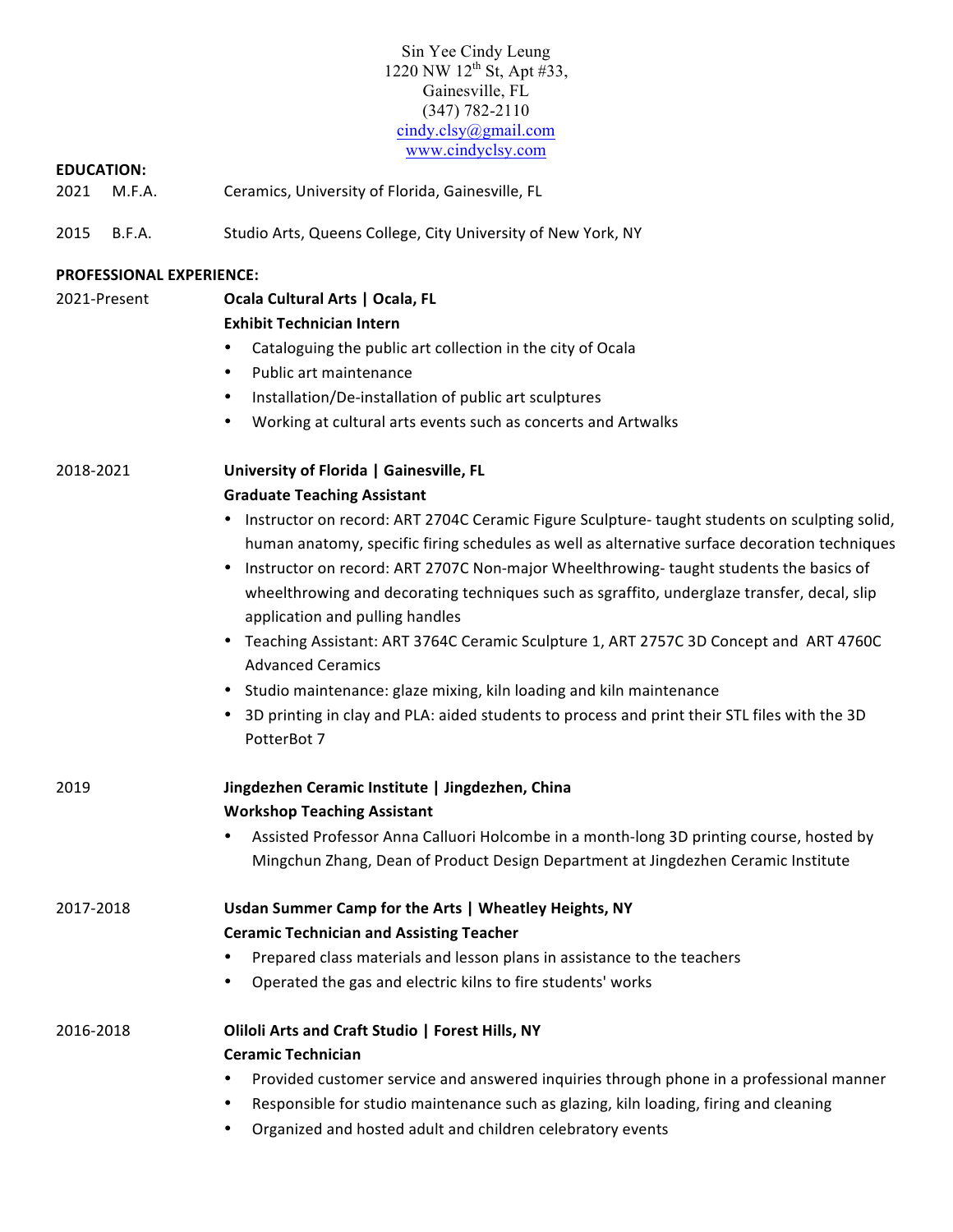# Sin Yee Cindy Leung 1220 NW  $12^{th}$  St, Apt #33, Gainesville, FL (347) 782-2110 cindy.clsy@gmail.com www.cindyclsy.com

# 2015-2017 **BrickHouse Ceramic Art Center | Long Island City, NY Studio Assistant**

Responsible for studio maintenance such as glazing, kiln loading, firing and cleaning

#### **SOLO EXHIBITION:**

2021 A Borrowed Place on Borrowed Time, Still Life With Fruit Gallery, DeLand, FL (Curator Katie Baczeski and Chad Serhal) *On the Road*, Gillespie Museum, Stetson University, DeLand, FL (Curator and Director Dr. Karen Cole) **SELECTED JURIED GROUP EXHIBITIONS:** 

2021 *Emergence*, Tennessee Valley Museum of Art, Tuscumbia, AL (Jurors Stacey Holloway, Darius Hill, and Wayne Sides)

*Reflecting on Change: How Does This Feel?*, Coco Hunday Gallery, Tampa, FL (Curators Aimee Jones and Krystle

Lemonias) 

*Fresh Squeezed Retrospect*, Morean Arts Center, St. Petersburg, FL (Curator Amanda Copper)

*MFA Thesis Exhibition*, University Gallery, Gainesville, FL (Curator Gean Moreno)

2020 *UnWedged, Pottery Northwest, Seattle, WA (Juror Liz Quackenbush)* 

*54th NCECA Juried Student Exhibition,* artspace, Richmond, VA (Jurors Salvador Jiménez-Flores and Virginia Scotchie )

*Fresh Squeezed 4: Emerging Artists in Florida,* Morean Arts Center, St. Petersburg, FL (Curator Amanda Copper)

Sculpture National, Clay Center of New Orleans, New Orleans, LA (Juror Molly Morning-glory)

FACC Juried Arts Exhibition, University Gallery, Gainesville, FL (Juror Lorenzo Triburgo)

*Clay Soiree,* 4Most Gallery, Gainesville, FL (Organizer Jacques Adams)

- 2019 *The Great Divide*, Morean Center for Clay, St. Petersburg, FL (Juror Bruce Dehnert) *Emerge*, Station House, St. Petersburg, FL (Curator Diana Bryson) *Tile Exchange*, Libby Gallery, University of Florida, Gainesville, FL (Organizer Professor Anna Calluori Holcombe) 3D Printing with Ceramic, Jingdezhen Ceramic Institute, China (Organizer Professor Mingchun Zhang) *FACC Juried Arts Exhibition*, University Gallery, Gainesville, FL (Juror Gia Hamilton)
- 2018 TED x UF: Smart Art, First Magnitude, Gainesville, FL *Graduate Invitational,* 4Most Gallery, Gainesville, FL (Curator Sue Montoya) LIC Arts Open, Long Island City, NY (Curator Tessa Kennedy) *Me, Myself and I, Clay Art Center, Port Chester, NY (Juror Kathy King)* Usdan Faculty Exhibition, Usdan Summer Camp for the Arts, Wheatley Heights, NY
- 2017 *Fire & Clay*, The Factory, Long Island City, NY (Curator Peter Goldwater) *Making Connections*, Plaxall Gallery, Long Island City, NY (Curator Elizabeth Hoy)